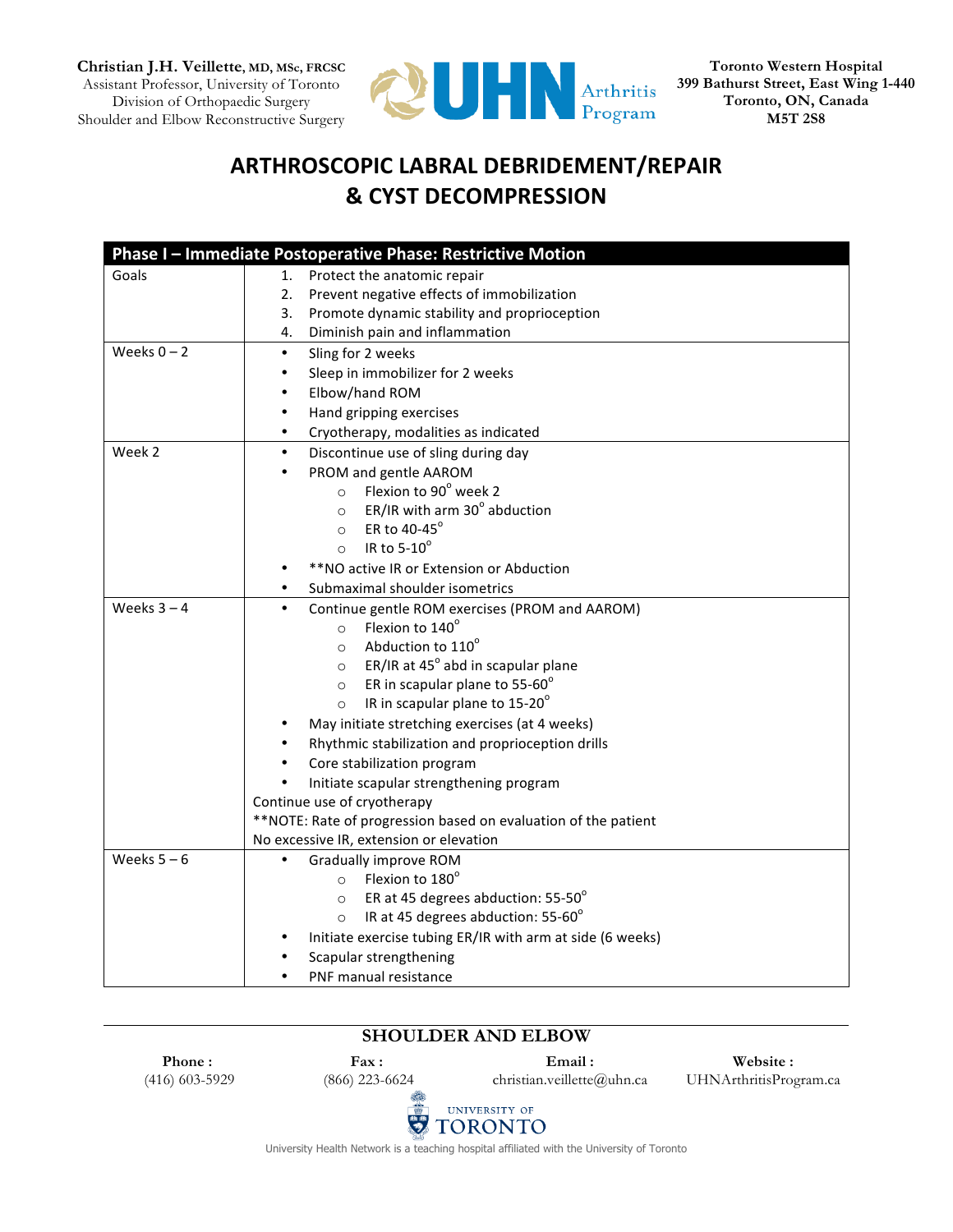#### **Christian J.H. Veillette, MD, MSc, FRCSC**

Assistant Professor, University of Toronto Division of Orthopaedic Surgery Shoulder and Elbow Reconstructive Surgery



**Toronto Western Hospital 399 Bathurst Street, East Wing 1-440 Toronto, ON, Canada M5T 2S8**

|                   | Phase II - Intermediate Phase: Moderate Protection Phase                                |
|-------------------|-----------------------------------------------------------------------------------------|
| Goals             | Gradually restore full ROM (week 8)<br>1.                                               |
|                   | Preserve the integrity of the surgical repair<br>2.                                     |
|                   | Restore muscular strength and balance<br>3.                                             |
|                   | Enhance neuromuscular control<br>4.                                                     |
| Weeks $7 - 9$     | $\bullet$<br>Restore movements that are not full                                        |
|                   | ER at 90 $^{\circ}$ abduction: 70-80 $^{\circ}$ at week 7<br>$\circ$                    |
|                   | ER at $90^\circ$ at weeks 8-9<br>$\circ$                                                |
|                   | IR at $90^\circ$ abduction: 70-75 $^\circ$<br>$\circ$                                   |
|                   | Initiate ER/IR at 90° abduction                                                         |
|                   | Arm ergometer for endurance training                                                    |
|                   | Continue to progress isotonic strengthening program                                     |
|                   | Continue PNF strengthening<br>٠                                                         |
| Weeks 10 - 14     | Progress isotonic strengthening exercises<br>$\bullet$                                  |
|                   | Continue all stretching exercises                                                       |
|                   | ** Progress ROM to functional demands (i.e. overhead athlete)                           |
|                   | Progress to isotonic strengthening (light and restricted ROM)                           |
|                   | <b>Phase III - Minimal Protection Phase</b>                                             |
| Goals             | Maintain full ROM<br>1.                                                                 |
|                   | Improve muscular strength, power and endurance<br>2.                                    |
|                   | Gradually initiate functional activities<br>3.                                          |
| Criteria to Enter | Full non-painful ROM<br>1.                                                              |
| Phase III         | Satisfactory stability<br>2.                                                            |
|                   | Muscular strength (good grade or better)<br>3.                                          |
|                   | No pain or tenderness<br>4.                                                             |
| Weeks 15 - 18     | $\bullet$<br>Continue all stretching (+ capsular stretches) and strengthening exercises |
|                   | Throwers ten program or fundamental exercises                                           |
|                   | PNF manual resistance                                                                   |
|                   | Endurance training (e.g. arm ergometer)                                                 |
|                   | Restricted sport activities (light swimming, half golf swings)                          |
|                   | <b>Phase IV - Advanced Strengthening Phase</b>                                          |
| Goals             | Enhances muscular strength, power and endurance<br>1.                                   |
|                   | Progress functional activities<br>2.                                                    |
|                   | 3.<br>Maintain shoulder mobility                                                        |
| Criteria to Enter | 1.<br>Full non-painful ROM                                                              |
| Phase IV          | 2.<br>Satisfactory static stability                                                     |
|                   | 3.<br>Muscular strength 75-80% of contraleteral side                                    |
|                   | No pain or tenderness<br>4.                                                             |
| Weeks 21-24       | Continue flexibility exercises<br>٠                                                     |
|                   | Continue isotonic strengthening program<br>٠                                            |
|                   | Neuromuscular control drills                                                            |
|                   | Plyometric strengthening                                                                |
|                   | Progress interval sport programs                                                        |

### **SHOULDER AND ELBOW**

**Phone :** (416) 603-5929

**Fax :** (866) 223-6624 **Email :**

christian.veillette@uhn.ca

**Website :** UHNArthritisProgram.ca



University Health Network is a teaching hospital affiliated with the University of Toronto